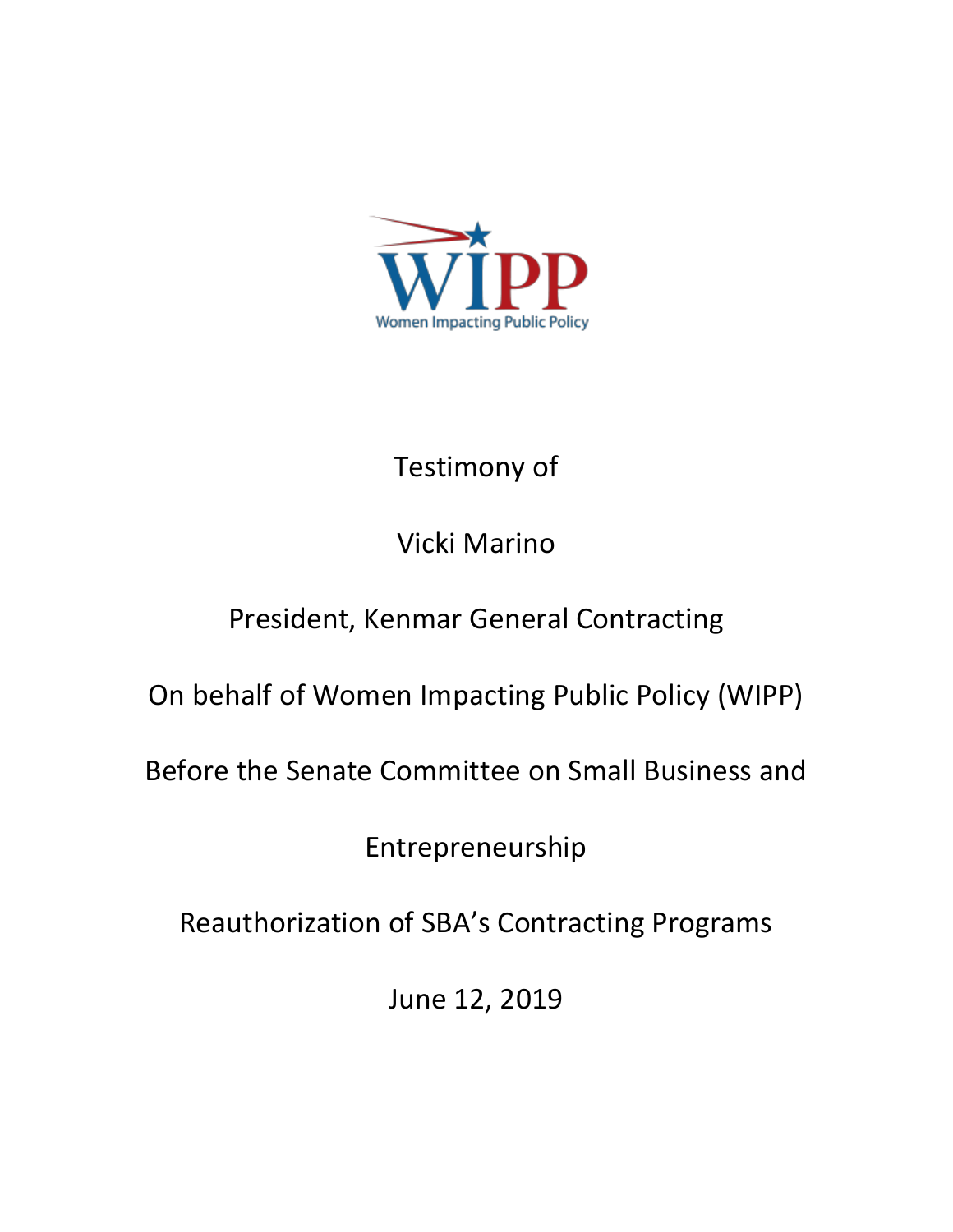Good afternoon Chairman Rubio, Ranking Member Cardin and Members of the Committee, my name is Vicki Marino. I own Kenmar General Contracting located in Key West, Florida. I am here today to testify on behalf of Women Impacting Public Policy (WIPP), a nonpartisan organization advocating on behalf of women entrepreneurs. Thank you for inviting me to testify today on a very important segment of our economy – the federal contracting sector.

Ten years ago, I decided to become a federal contractor after showing success in the commercial marketplace as the first licensed woman general contractor in Monroe County, FL. Rather than learning federal contracting through subcontracting, I chose the path of joining a Mentor-Protégé program. It turns out this was one of the best decisions I have ever made. Working with the Small Business Administration (SBA) and a large company afforded me access to bonding, working capital and business development—resources necessary to build past performance and become a successful federal contractor. We now possess a facility clearance at the secret level and are bonded \$10M single and \$15M aggregate. We also recently secured a Women Owned Small Business (WOSB) sole source contract.

I want to take a moment to give a special shout-out to a contracting officer, Paula Claudio, who took the time to ensure that women understand the women-owned small business federal contracting program and provided clear opportunities and examples for women who contract with the Joint Interagency Task Force South (JIATFS). In my specific case, Paula shepherded my company's sole source award through the U.S. Southern Command (Southcom), making it the first to be awarded out of the 410<sup>th</sup> Contracting Support Brigade to a woman owned construction company. I cannot tell you how important this action was to further our federal presence and to provide another opportunity for an exceptional past performance rating. Due to this effort, last

2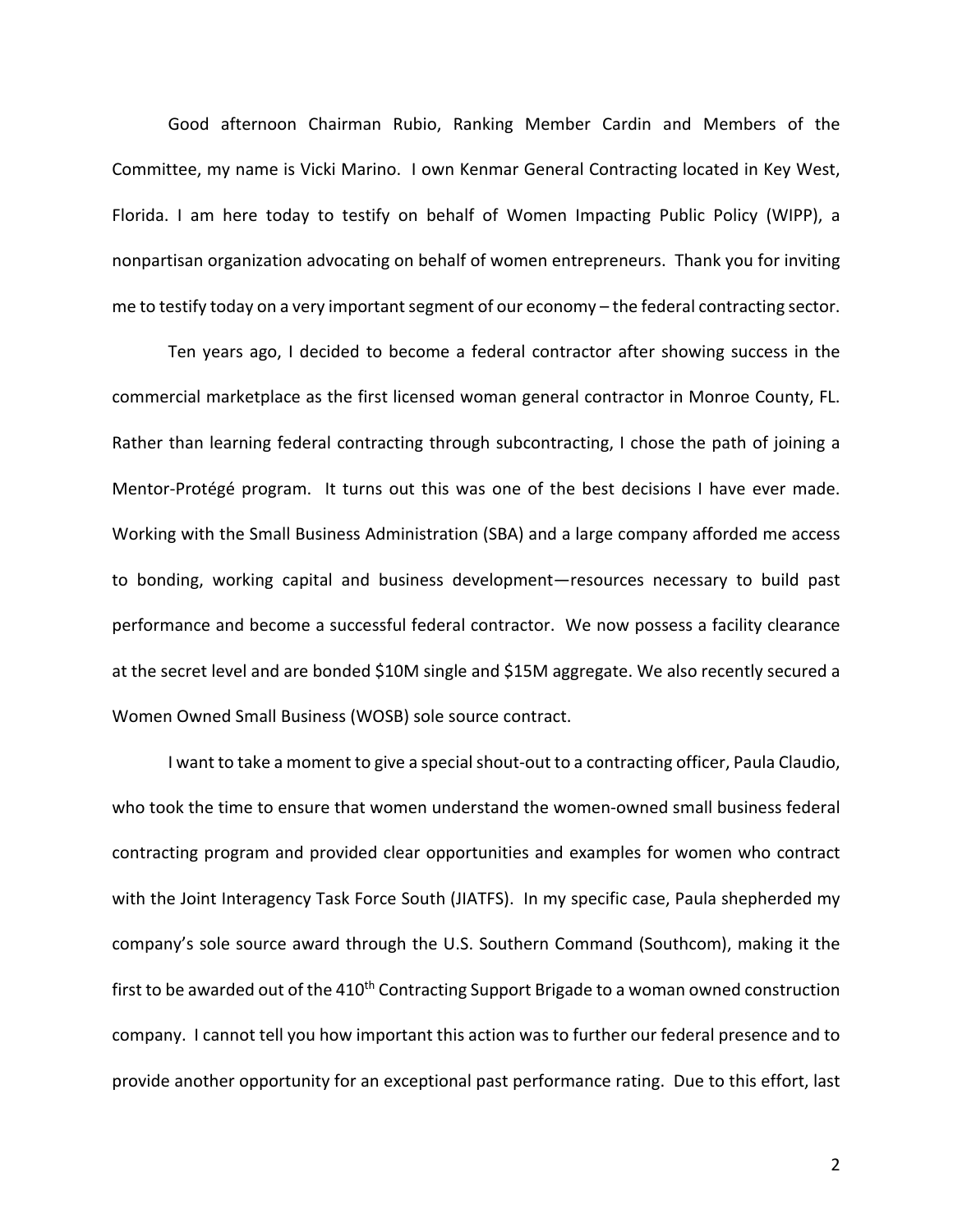week, I hired my first full time employee in San Juan, who is in the process of opening up an SBA bona fide office for my company in Puerto Rico to help with the rebuilding effort.

Despite working as hard as I could to make my 8(a) certification productive, the fact of the matter is that it took me every bit of 9 years to break into the federal market. Had it not been for the support of WIPP's knowledge of the WOSB program, receptive contracting officers and assistance from the SBA, I would not have been able to get much traction. My personal experience through the SBA's contract certification process has allowed me to understand the agency's protocols. I would like to share a few observations based on my experience, which I hope the Committee will find helpful as they reauthorize the Small Business Act and the contracting programs administered.

Given the complexity of government contracting and the length of time it takes to build a Contracting Performance Assessment Rating System (CPARS) exceptional rating, which by the way, we just received our first exceptional CPARS rating on May 14, 2019, may be useful to consider adding a transition time for 8(a) firms transitioning out of the program. As I am sure this Committee hears, 8(a) companies struggle with the transition to competing in a larger pool of small businesses, or full and open competition. SBA's contracting resources should be expanded to include support for businesses at this stage. While much is available for businesses entering the federal market, companies like mine would benefit from resources aimed at federal contractors who are experiencing growth.

3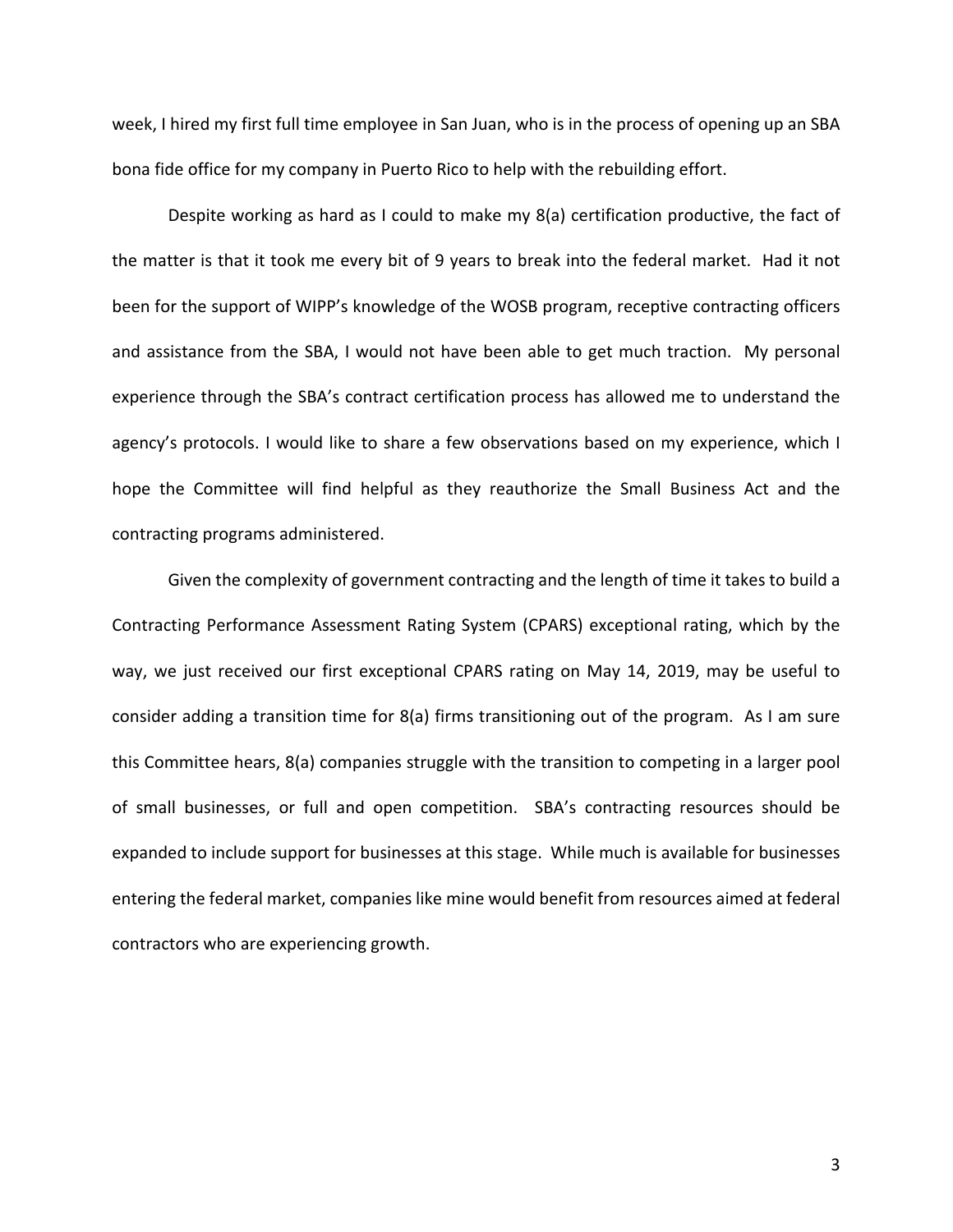The number of federal contractors working on unclassified prime contracts is at its lowest level despite a steady rise in government contract spending.<sup>1</sup> In FY18, the vendor count of 115,000 contractors reflected a 27% drop in a 10-year period.<sup>2</sup> These statistics show that prime contracts and task orders are growing larger, and contracting vehicles designated as "Best-in-Class" under the governmentwide category management initiative are becoming the contracting vehicle of choice. These statistics also bring attention to the need to adapt to this way of buying, which requires new strategies for small businesses and changes to SBA contracting programs to increase small businesses participation. SBA has increasingly encouraged small businesses to consider teaming, joint ventures, and mentor-protégé strategies to meet these larger requirements. While the emphasis shifts on the importance of subcontracting, we would note that data on subcontracting is not readily available—thereby hampering a small business' ability to know which primes to approach and which agencies to target for subcontracting opportunities.

In addition to new buying strategies, we encourage this Committee to look at changing socio-economic programs, such as WOSB/EDWOSB, HUBZone, SDVOSB and 8(a) programs to better reflect the trends in federal buying and the reluctance of federal contracting officers to use these programs.

Time and time again, women-owned businesses tell us that contracting officers do not understand the WOSB/EDWOSB program, requiring women contractors to come armed with details on the program and specific instructions on how to use the program. In earlier testimony

 <sup>1</sup> Paul Murphy, "Federal Supplier Base Continued to Shrink in Fiscal 2018," Bloomberg Government (May 23, 2019).  $2$   $Id.$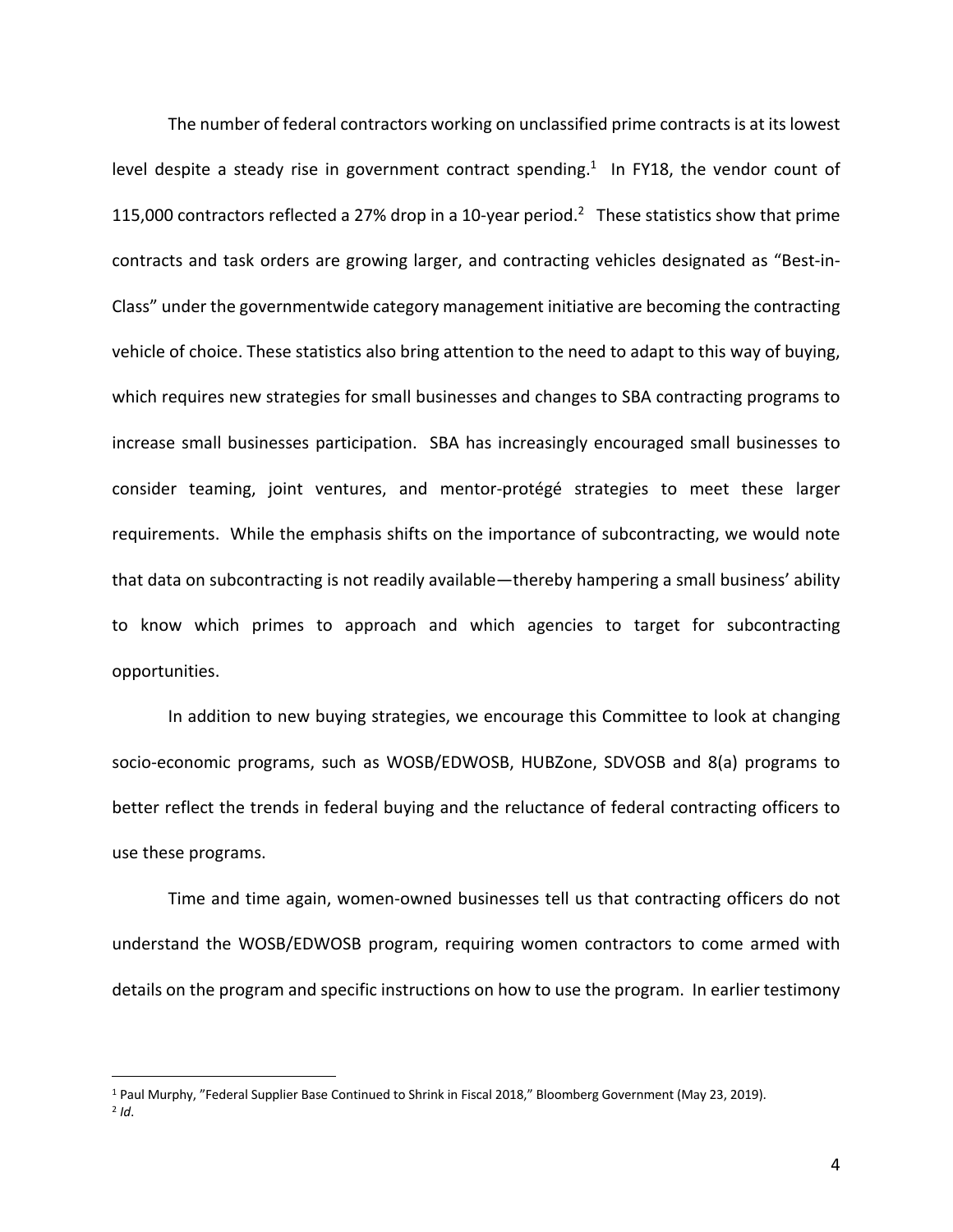by GAO, they found that contracting officers issued awards under the wrong NAICS codes to WOSBs and made other contracting mistakes. It seems to me that SBA and other federal agencies could put in place an incentive program for contracting officers to use these socioeconomic programs. Even a simple recognition program would be helpful to the contracting officers that go the extra mile of using these programs in their procurements. Recognition goes a long way in securing promotions and building a successful career path.

This lack of understanding was illustrated in a recommendation offered by the Section 809 Panel, which reviewed ways to streamline DOD's acquisition policies. The Panel recommended eliminating small business programs for readily available products and services purchases under \$15 million, and instead instituting a 5% price preference for small businesses. Commissioners contended publicly that small business programs are too complex to be utilized. Rather than eliminate these programs, we recommend changes be adopted to simplify and streamline small business purchasing programs. With respect to the WOSB/EDWOSB program, we recommend that Congress require education for contracting officers. The law establishing these programs has now been in place since 2011— a full eight years. Yet, given the lack of knowledge about the program, it is still considered "new."

Additionally, we suggest changing sole source rules to make them uniform. H.R. 190, the "Expanding Contracting Opportunities for Small Businesses Act of 2019," passed by the House, is a good start. This legislation allows for WOSB sole source awards of \$4/7 million per year of a contract rather than the current one-time award of \$4 million/\$6.5 million. We support this legislation and urge the Senate to support, with one change to the bill that would provide clarification to the acquisition community. We suggest amending H.R. 190 each time it reads

5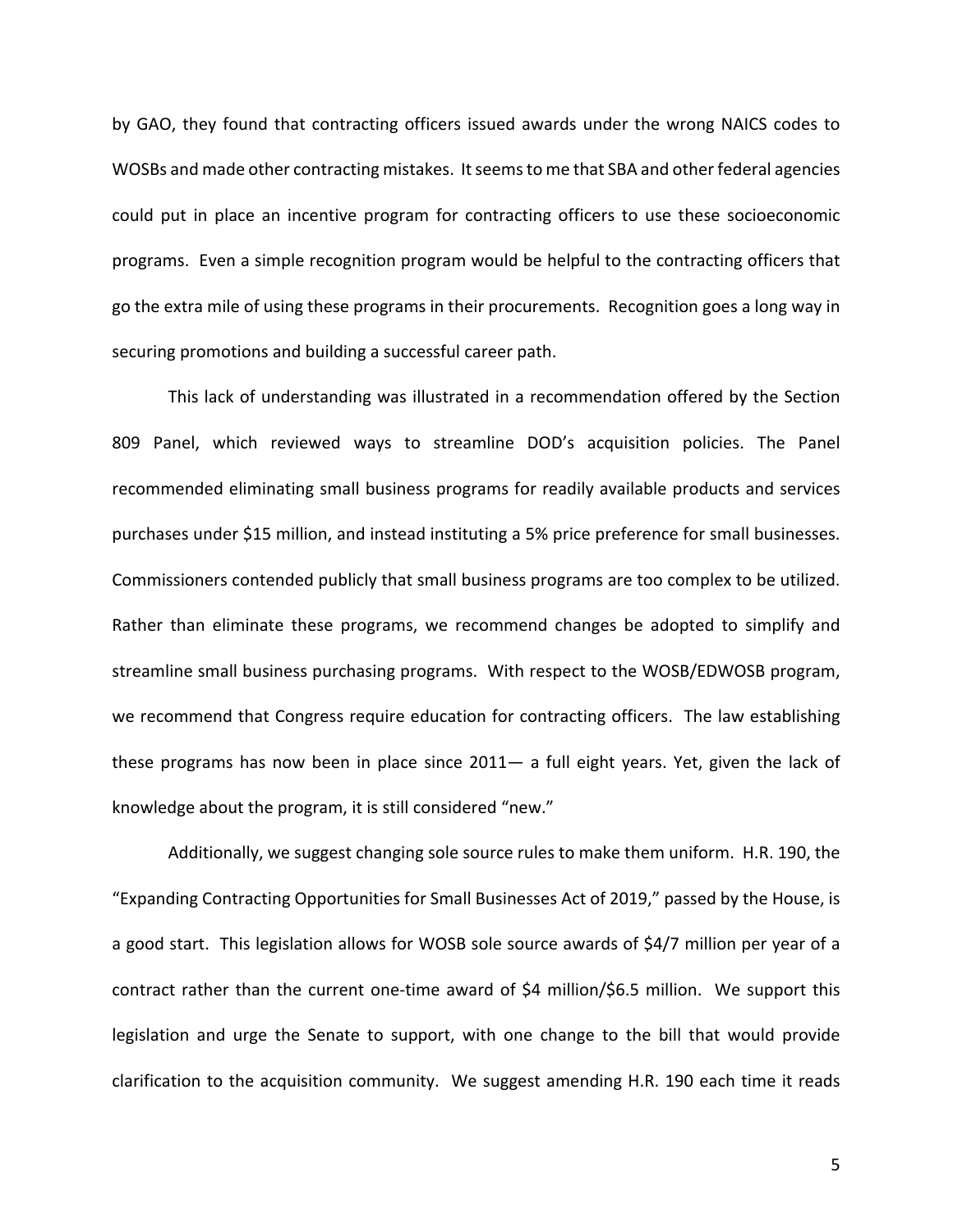"anticipated award price" to read "anticipated base year award price." The term, "anticipated award price" always means total price for all programs to both contracting officers and agencies. Therefore, in order to make sure that it is clear that these amounts should be awarded each year, this change should be made.

However, this cannot be construed as parity. 8(a) companies can currently obtain sole source contracts at \$4/7 million without market research or justification. Small businesses owned by Native entities, such as Native Hawaiian Organizations (NHOs), Tribes, and Alaska Native Corporations (ANCs), are authorized to participate in the SBA 8(a) program under special rules. They can be awarded contracts under \$22 million without justification and above \$22 million with justification. WOSBs, HUBZones and SDVOSBs require that a contracting officer must justify through market research that not two or more offers at a reasonable price are expected. The contracting community has interpreted this as "you are the only company in the world that performs this work," leading to exceedingly few sole source awards. WIPP recommends Congress put all socioeconomic contracting programs on equal footing.

We understand that there are reasons for some differences in the programs, but we reject the notion that each program must be unique with its own set of complicated certifications. This only leads to impediments to awards, as seen in the HUBZone and WOSB programs, which are underutilized by federal agencies. It appears to us that certification for the WOSB/EDWOSB program should be as streamlined as possible, given that many of the elements required are also requirements for other certifications. In addition, we believe that all WOSBs who are willing to participate in the federal market should be certified even if they do not intend to use the WOSB/EDWOSB set aside program.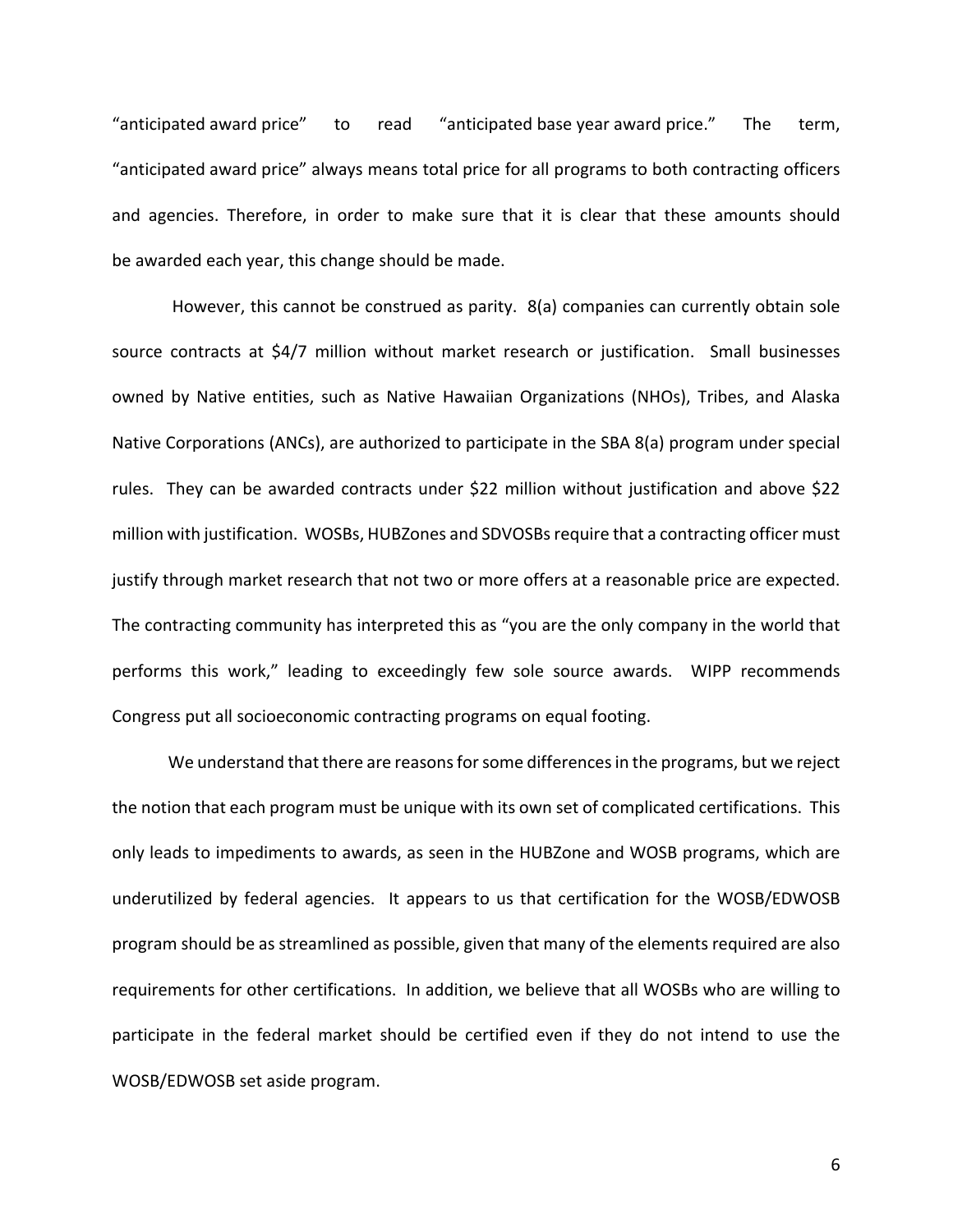Certifying to SBA rather than simply reporting ownership in SAM.gov<sup>3</sup>, we believe would discourage fraudulent behavior. A critical component of certification is a site visit, and we know that SBA does not have the resources to perform site visits for every company entering the program today. We suggest that this is a role that can be filled by utilizing third party certifiers.

With respect to the definition of what qualifies a woman as economically disadvantaged (EDWOSB), we urge the Committee to change the definition of net worth. Before a woman is 59 ½, her retirement account/s do not count toward the net worth calculation. SBA regulations state that if the retirement account has early withdrawal penalties, it does not count toward the asset total. However, retirement funds lift those penalties at age 59 ½. Women who are above this age must count retirement funds—often resulting in disqualification for EDWOSB status, putting older female entrepreneurs at a disadvantage. We view this as discriminatory and a restriction that limits EDWOSB participation.

In addition, women-owned and minority-owned companies have in the definition of what constitutes a woman-owned or minority-owned firm a requirement that ownership must be "unconditional," leading to a lack of investment in these firms. Given the size of contracts, this is a stumbling block that should be removed. Another approach, which is regulatory, is to loosen the restriction of "direct ownership" which prevents ownership by another entity. Section 3(n) of the Small Business Act does not require direct ownership of WOSBs, meaning the SBA could loosen this restriction by regulation, as was done for the HUBZone program.

The last contracting challenge we want to raise is the problem of small business growth. I would like to thank this Committee for passing the "Small Business Runway Extension Act" last

<sup>&</sup>lt;sup>3</sup> The System for Award Management (SAM) is an official website of the U.S. government.